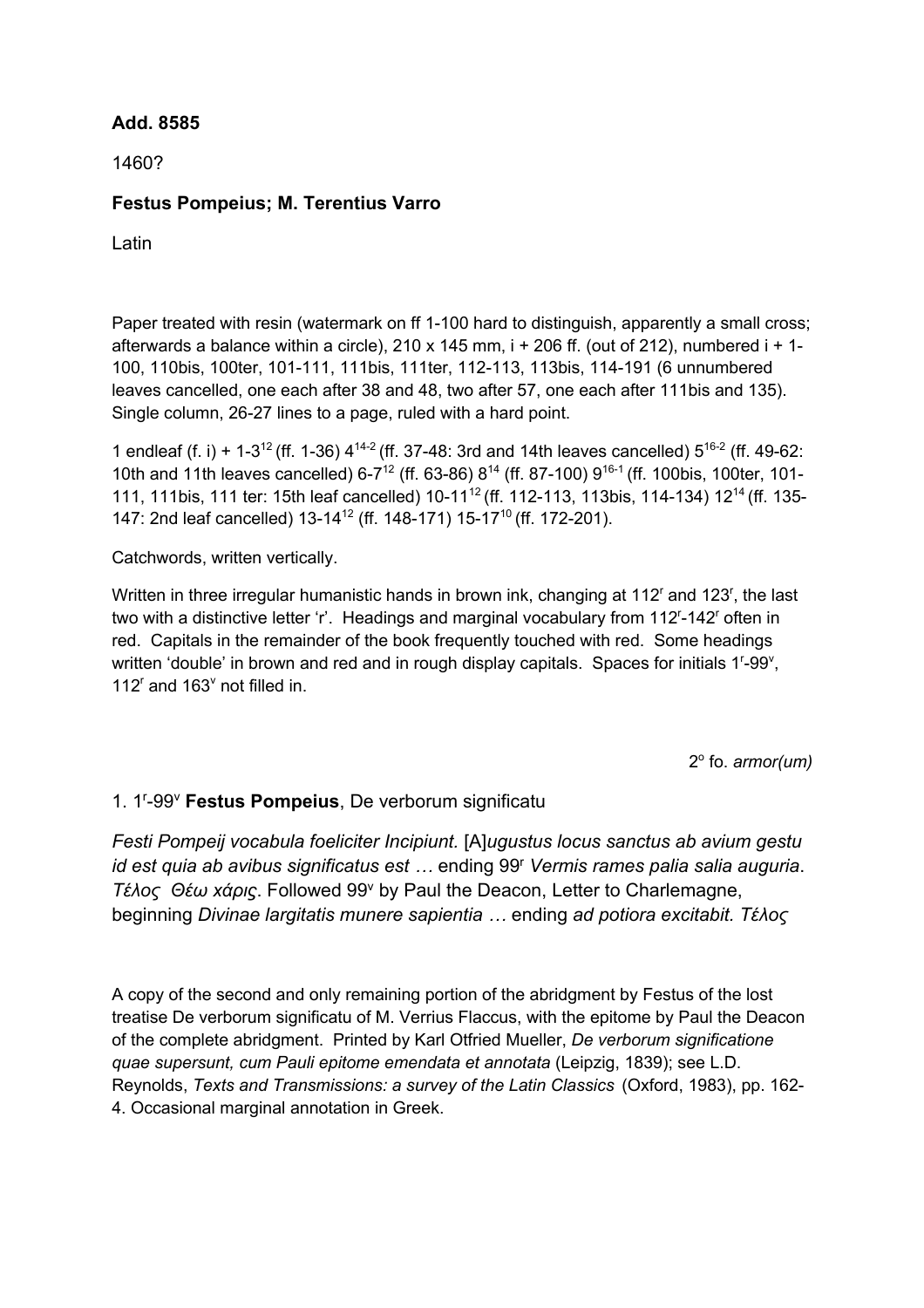2. 100r -102v Four pieces (extracts?) on accents, headed (over an erasure) *Donati Grammatici Honorati de accentibus libellus incipit.*

(a). 100r -100bisr *Tonus alii accentus alii tenores nominant …* ending *Cuius partes sunt comata et cola*.

Aelius Donatus, Ars grammatica, 1.5.

Text edited by H. Keil, *Grammatici Latini* (Leipzig, 1864), vol. 4, pp. 371-2.

(b). 100 bis<sup>r</sup>-100bis<sup>v</sup> (no heading) *Oratio quando integra est peryodus est partes eius cola et comata ut puta …* ending *ubi finit sensus ubi pes finit. Τελος*

Not traced.

(c). 100bisv -102v *Accentus Latini. Vox est aer ictus sensibilis …* ending *quam sextius habet Τέλος* 

Incipit as Keil (Donatus), *op. cit.* p 367.

(d). 102v -111v *Prisciani De Accentibus. Littera est nota elementi quae cum scribitur …* ending *in medio acutus ut p… ένάx*

Incipit as Prisciani Institutiones Lib. 1 Ch. 2.4 in *Prisciani Caesarensis Grammatici Opera*, ed. by A.L. Krehl (Leipzig, 1819-20), vol 1, p. 11.

111bis $r-111$ <sup>v</sup> blank.

## 3. 112r -201r **M. Terentius Varro**, De Lingua Latina (Books 5-10)

*M. Terentii Varonis de Lingua Latina De Disciplina Originum verborum ad M Tullium Ciceronem liber quintus incipit …* ending *ut in servis. Τέλος.*

Text edited by G. Goetz and F. Schoell, *M. Terenti Varronis de Lingua Latina quae supersunt* (Lipsiae, 1910).

Book 6 begins on 137', Book 7 on 151', Book 8 on 163', Book 9 on 174', Book 10 on 190'. Book 7 begins imperfectly *repens ruina aperuit*. A note in the margin of 151<sup>r</sup> in the scribe's hand reads *Hic deest in exemplis carta una in qua principium est libri vii*; so in Goetz-Schell p. 92 l. 1. In the margin of 174<sup>v</sup> at the beginning of Book 9 is *Hic spacium duarum cartarum relictum reat in exemplari* (p. 147 l. 1 in the edition). On 193r in the margin at the beginning of Book 10 is *hic deerant tres chartae in exemplari* (p. 179 l. 3 in the edition); on 194v is *Hic deerant tres chartae in exemplari* (p. 181 l. 10 in the edition). 201<sup>v</sup> blank.

Binding: perhaps 15th or 16th century, brown leather over wood to three bands with blind tooling of rope work and foliage rolls. Spine covering has gone. Coloured threads remain on the endbands (alternating in red and white). Two brass clasps and catches, the straps and catches now gone, showing traces of red velvet lining under the missing catches. The